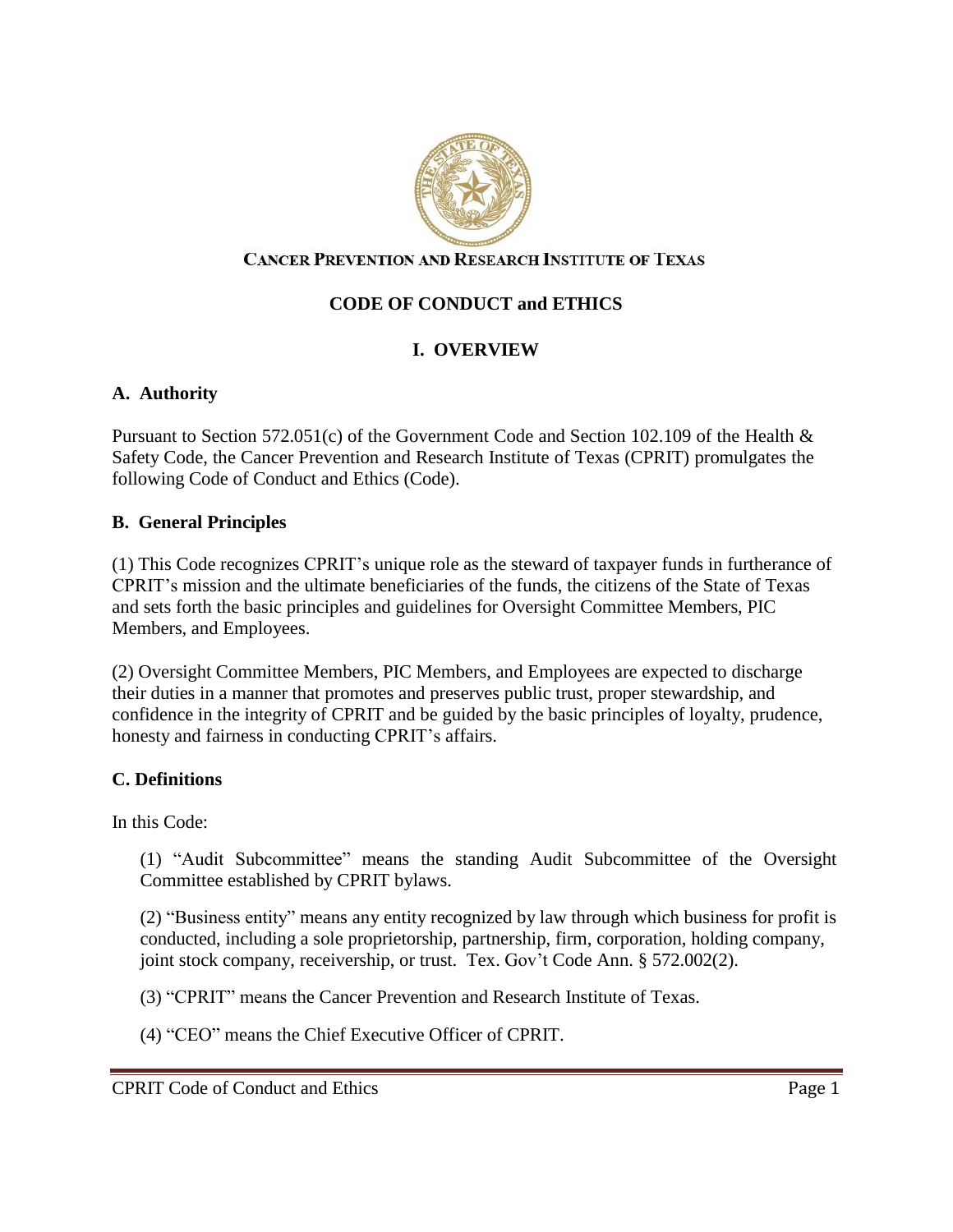(5) "Employee" means a person working for CPRIT in an employer-employee relationship.

(6) "Grant Applicant" means the public or private institution of higher education, as defined by §61.003, Education Code, research institution, government organization, non-governmental organization, non-profit organization, other public entity, private company, individual, or consortia, including any combination of the aforementioned, that submits a grant application to CPRIT. Unless otherwise indicated, this term includes the Principal Investigator or Program Director.

(7) "Grant Recipient" means the entire legal entity responsible for the performance or administration of the CPRIT grant. Unless otherwise indicated, this term includes the Principal Investigator, Program Director, or Company Representative.

(8) "Oversight Committee Member" means a member of the CPRIT Oversight Committee.

(9) "Oversight Committee" means CPRIT's governing body, composed of the nine individuals appointed by the Governor, Lieutenant Governor, and the Speaker of the House of Representatives.

(10) "Program Integration Committee" (PIC) means the group composed of the Chief Executive Officer, the Chief Scientific Officer, the Chief Product Development Officer, the Commissioner of State Health Services, and the Chief Prevention Officer that is responsible for submitting to the Oversight Committee the list of grant applications the PIC recommends for grant awards.

(11) "PIC Member" means a member of the PIC.

(12) "Relative" means a person related within the second degree by consanguinity or affinity determined in accordance with Sections 573.021 – 573.025, *Government Code*. For purposes of this definition:

(A) examples of an individual within the second degree by consanguinity are a child, grandchild, parent, grandparent, brother, sister, uncle, aunt, niece, or nephew;

(B) examples of an individual within the second degree by affinity are a spouse, a person related to a spouse within the second degree by consanguinity, or a spouse of such a person;

(C) an individual adopted into a family is considered a Relative on the same basis as a natural born family member; and

(D) an individual is considered a spouse even if the marriage has been dissolved by death or divorce if there are surviving children of that marriage.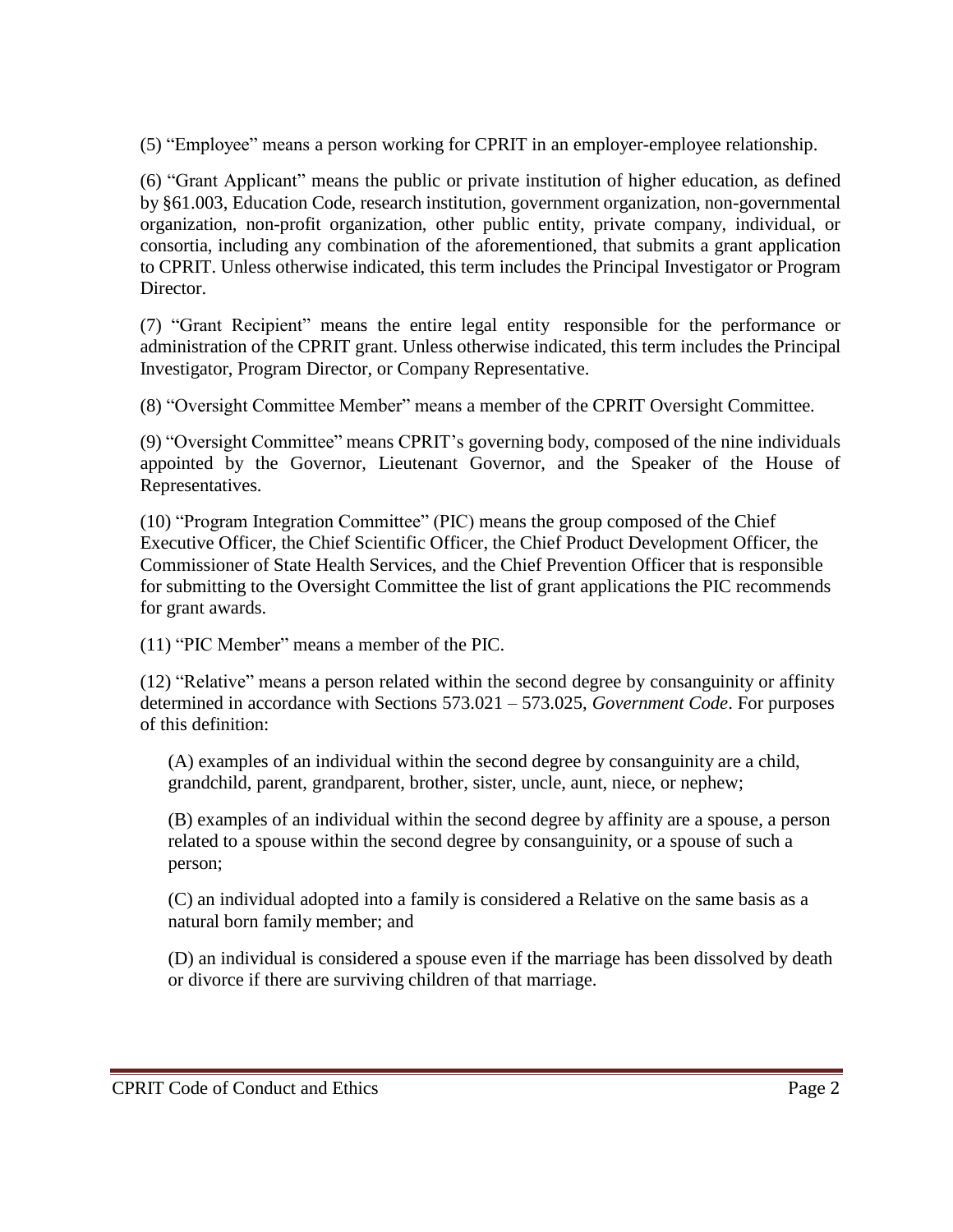### **D. Enforcement**

(1) The Oversight Committee shall enforce this Code with respect to Employees through the CEO. The CEO is responsible for implementing this Code with respect to Employees and PIC Members. An Employee who violates any provision of the Code is subject to termination of the employee's employment or another employment-related sanction.

(2) The Oversight Committee shall enforce this Code with respect to individual Oversight Committee Members through resolutions of reprimand, censure, or other appropriate parliamentary measures, including requests for resignation.

(3) An Oversight Committee Member, PIC Member, or Employee who violates any applicable federal or Texas law or rule may be subject to civil or criminal penalties in addition to any employment-related sanction.

# **II. STANDARDS OF CONDUCT**

## **A. Expected Conduct of Oversight Committee Members, PIC Members, and Employees**

All Oversight Committee Members, PIC Members, and Employees shall:

(1) familiarize themselves with the Code and should be specifically knowledgeable of Chapter 102, *Health & Safety Code*, Chapter 572, *Government Code*, and Sections 36.02 (Bribery), 36.07 (Acceptance of Honorarium), 36.08 (Gift to Public Servant), 39.02 (Abuse of Official Capacity), and 39.06 (Misuse of Official Information), *Penal Code*;

(2) abide by all applicable federal and Texas laws, administrative rules, and CPRIT conduct policies, including this Code. The Code does not supersede any applicable federal or Texas law or administrative rule;

(3) perform his or her official duties in a lawful, professional, and ethical manner;

(4) practice responsible stewardship of CPRIT resources; and

(5) report any conduct or activity that the employee believes to be in violation of this Code of Conduct policy to the Chief Compliance Officer or the General Counsel, as may be appropriate. Retaliatory action may not be taken against a person who makes a good faith report of a violation involving another person.

## **B. Prohibited Conduct**

An Oversight Committee Member, a PIC Member, an Employee, or the spouse of an Oversight Committee Member, a PIC Member, or an Employee shall not: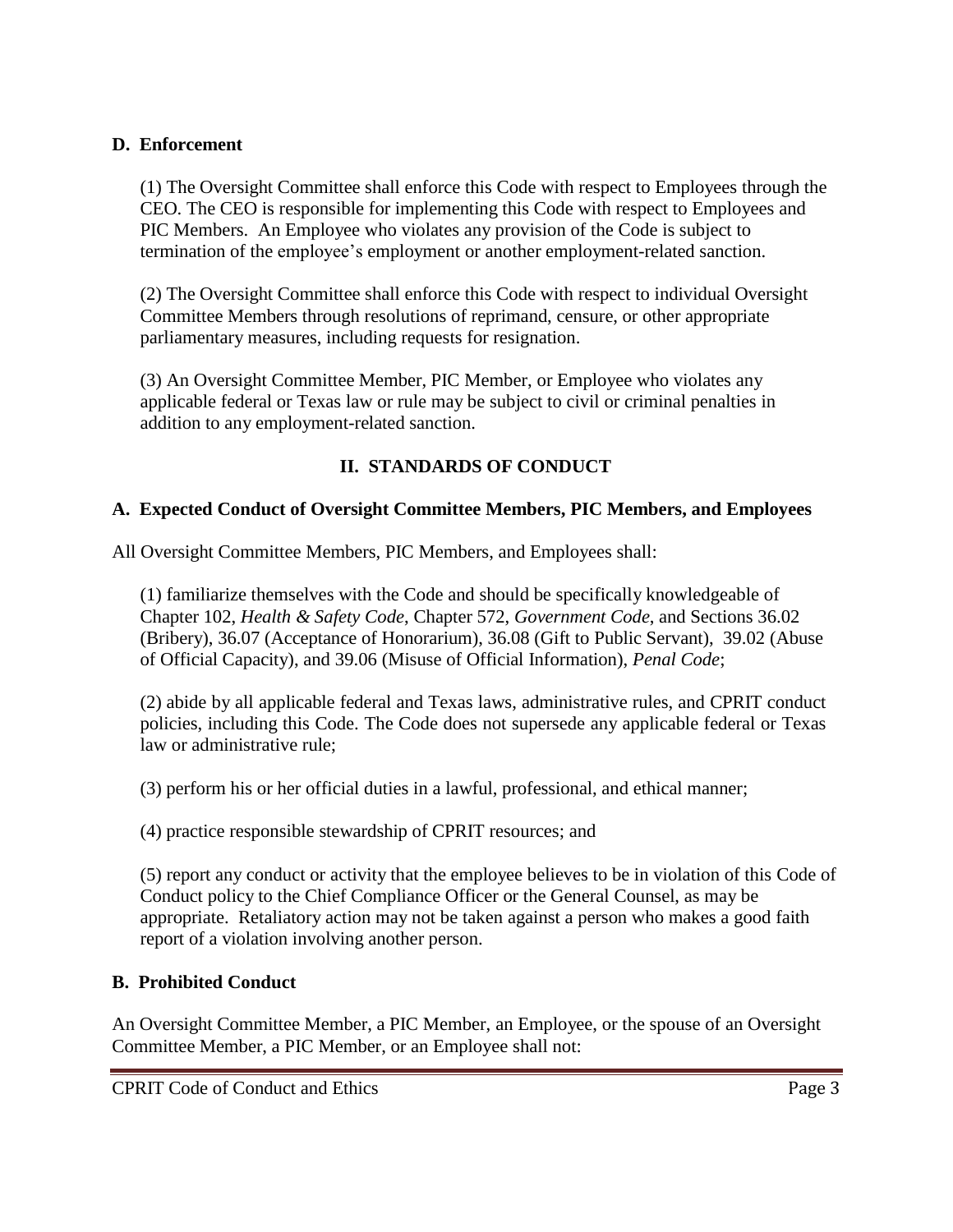(1) accept or solicit any gift, favor, or service that could reasonably tend to influence member or employee in the discharge of official duties, or that the member, employee, or spouse of the member or employee knows or should know is being offered with the intent to influence the member's or employee's official conduct;

(2) intentionally or knowingly solicit, accept, or agree to accept any benefit for exercising the member's official powers or performing the member's or employee's official duties in favor or another;

(3) disclose confidential information, information that is excepted from public disclosure under the Texas Public Information, or information that has been ordered sealed by a court, that was acquired by reason of the member's or employee's official position, or accept other employment, including self-employment, or engage in a business, charity, nonprofit organization, or professional activity that the member or employee might reasonably expect would require or induce the member or employee to disclose confidential information, information that is excepted from public disclosure under the Texas Public Information Act, or information that has been ordered sealed by a court, that was acquired by reason of the employee's official position;

(4) accept other employment, including self-employment, or compensation that could reasonably impair the member's or employee's independent judgment in the performance of the official duties;

(5) make personal investments or have a financial interest that could reasonably create a substantial conflict between the member's or employee's private interest and the member's or employee's official duties;

(6) utilize state time, property, facilities, or equipment for any purpose other than official state business, unless such use is reasonable and incidental and does not result in any direct cost to the state or CPRIT, interfere with the member's or employee's official duties, and interfere with CPRIT functions;

(7) utilize the member's or employee's official position, or state issued items, such as a badge, indicating such position for financial gain, obtaining privileges, or avoiding consequences of illegal acts;

(8) knowingly make misleading statements, either oral or written, or provide false information, in the course of official state business;

(9) engage in any political activity while on state time or utilize state resources for any political activity.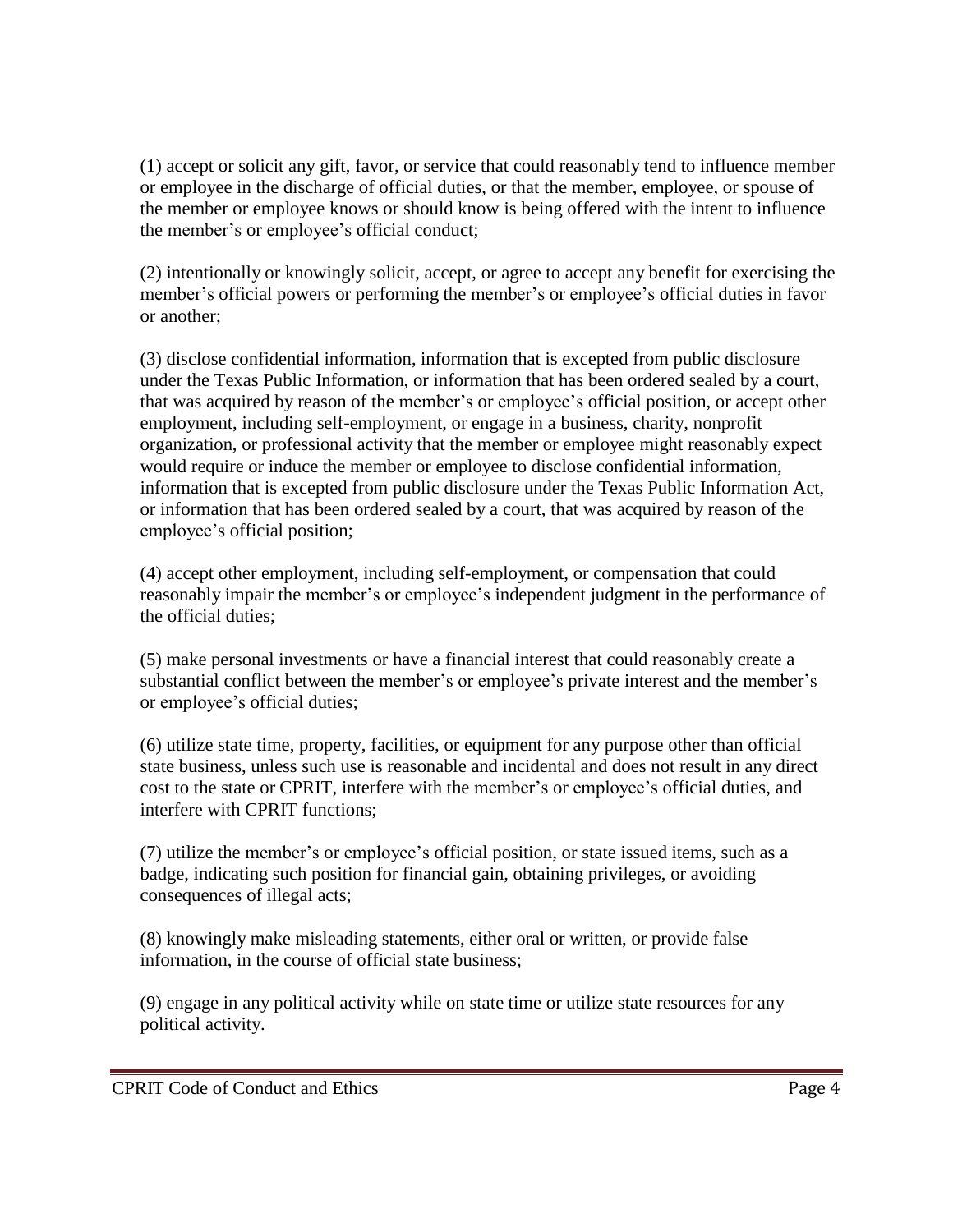(10) lease, directly or indirectly, any property, capital equipment, employee or service to a Grant Recipient;

(11) submit a grant application to CPRIT;

(12) participate in a matter before CPRIT that involves a business, contract, property, or investment held by the person if it is reasonably foreseeable that CPRIT action on the matter would confer a benefit to the person by or through the business, contract, property, or investment;

(13) recommend or cause discretionary CPRIT business to be transacted with or for the benefit of a Relative;

(14) represent any person in any action or proceeding before or involving the interests of CPRIT except as a duly authorized representative or agent of CPRIT;

(15) serve on a CPRIT Grant Recipient's board of directors or similar committee that exercises governing powers over the Grant Recipient. This prohibition also applies to serving on the board of directors or similar committee of a non-profit foundation established to benefit the Grant Recipient;

(16) use confidential information, or knowledge of non-public decisions related to CPRIT Grant Applicants, received by virtue of the individual's employment or official duties associated with CPRIT, to make an investment or take some other action to realize a personal financial benefit; or

(17) copyright or patent any work produced or developed as part of the individual's service to or employment with CPRIT when the work is related to a CPRIT goal, project, or concern.

# **C. Special Provisions**

(1) An Oversight Committee Member, an Employee, or the spouse of an Oversight Committee Member shall not be employed by or participate in the management of a business entity or other organization receiving money from CPRIT.

(2) An Oversight Committee Member, an Employee, or the spouse of an Oversight Committee Member shall not own or control, directly or indirectly, an interest in a business or entity or other organization receiving money from CPRIT, except that the prohibition does not apply to ownership of shares in a publicly traded mutual fund or similar investment vehicle in which the person does not exercise any discretion regarding the investment of the assets of the fund or other investment vehicle.

(3) An Oversight Committee Member or Employee shall not have an office in a facility owned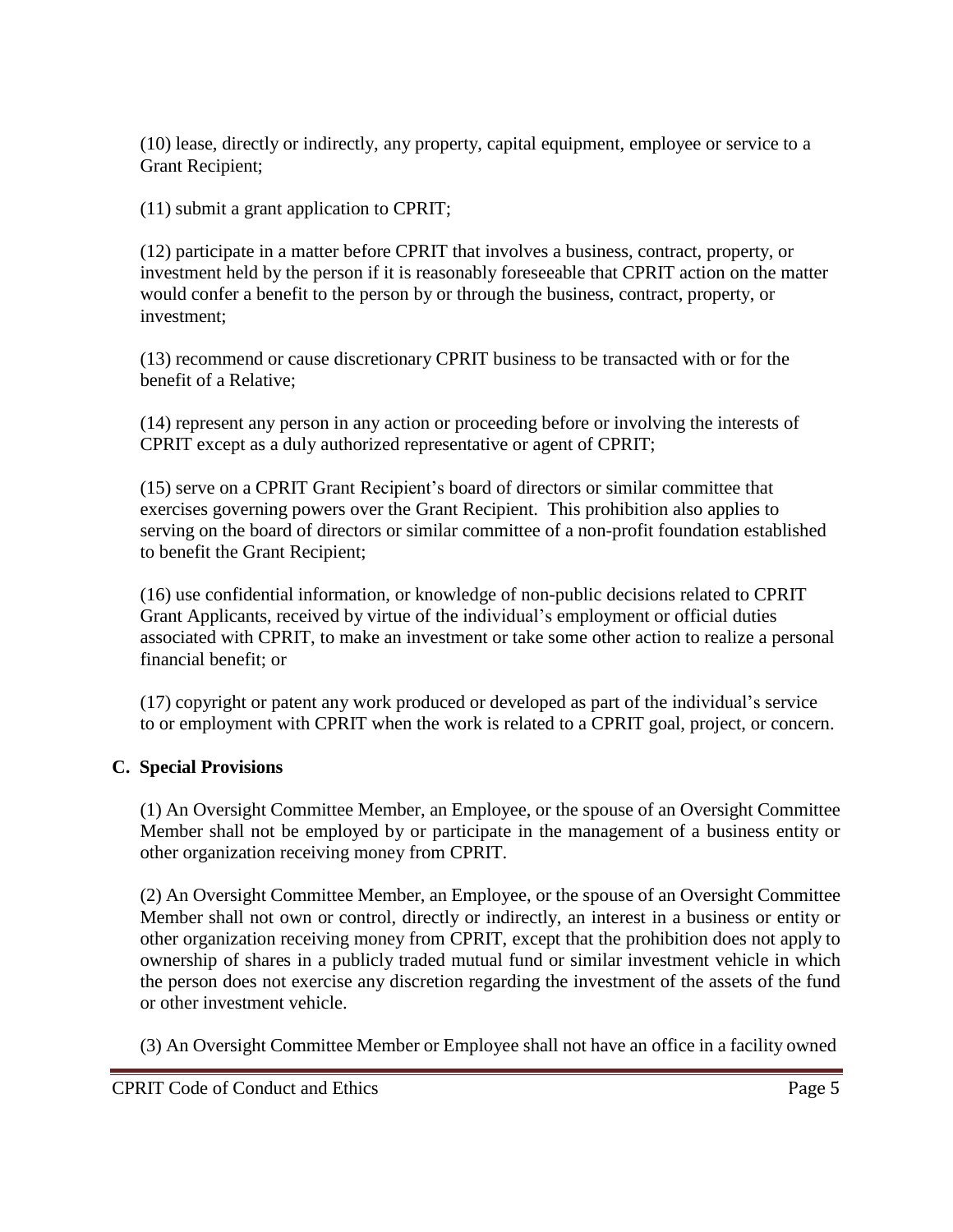by a business entity or other organization receiving or applying to receive money from CPRIT.

(4) An Oversight Committee Member or Employee shall not solicit, agree to accept, or accept an honorarium in consideration for services the Oversight Committee Member or the Employee would not have been asked to provide but for the person's official position.

(5) An Oversight Committee Member or the spouse of an Oversight Committee Member shall not use or receive a substantial amount of tangible goods, services, or money from CPRIT other than reimbursement authorized for Oversight Committee Members attendance or expenses.

(6) A former Oversight Committee Member or former CEO may not make any communication to or appearance before a current Oversight Committee Member or Employee before the second anniversary of the date the former Oversight Committee Member or former CEO ceased to be an Oversight Committee Member or CEO if the communication is made:

(a) with the intent to influence a decision or with intent to cause any action or inaction; and

(b) on behalf of any person or business entity in connection with any matter on which the former Oversight Committee Member or former CEO seeks action by CPRIT.

(7) A former Oversight Committee Member or former Employee may not represent any person or entity, or receive compensation for services rendered on behalf of any person or entity, regarding a particular matter in which the former Oversight Committee Member or Employee participated during the period of state service or employment, either through personal involvement or because the case or proceeding was a matter within the Oversight Committee Member's or Employee's official responsibility.

(a) This subsection applies to an Employee who is compensated, as of the last date of state employment, at or above the amount prescribed by the General Appropriations Act for step 1, salary group 17, of the position classification salary schedule, including an employee who is exempt from the state's position classification plan.

(b) For purposes of this subsection, the term "participated" means to have taken action through decision, approval, disapproval, recommendation, giving advice, investigation, or similar action.

(c) For purposes of this subsection, the term "particular matter" means a specific investigation, application, request for a ruling or determination, rulemaking proceeding, contract, claim, accusation, charge, arrest, or judicial or other proceeding, except that the prohibition of this subsection does not apply to a rulemaking proceeding that was conducted before the Oversight Committee Member's or Employee's service or employment ceased.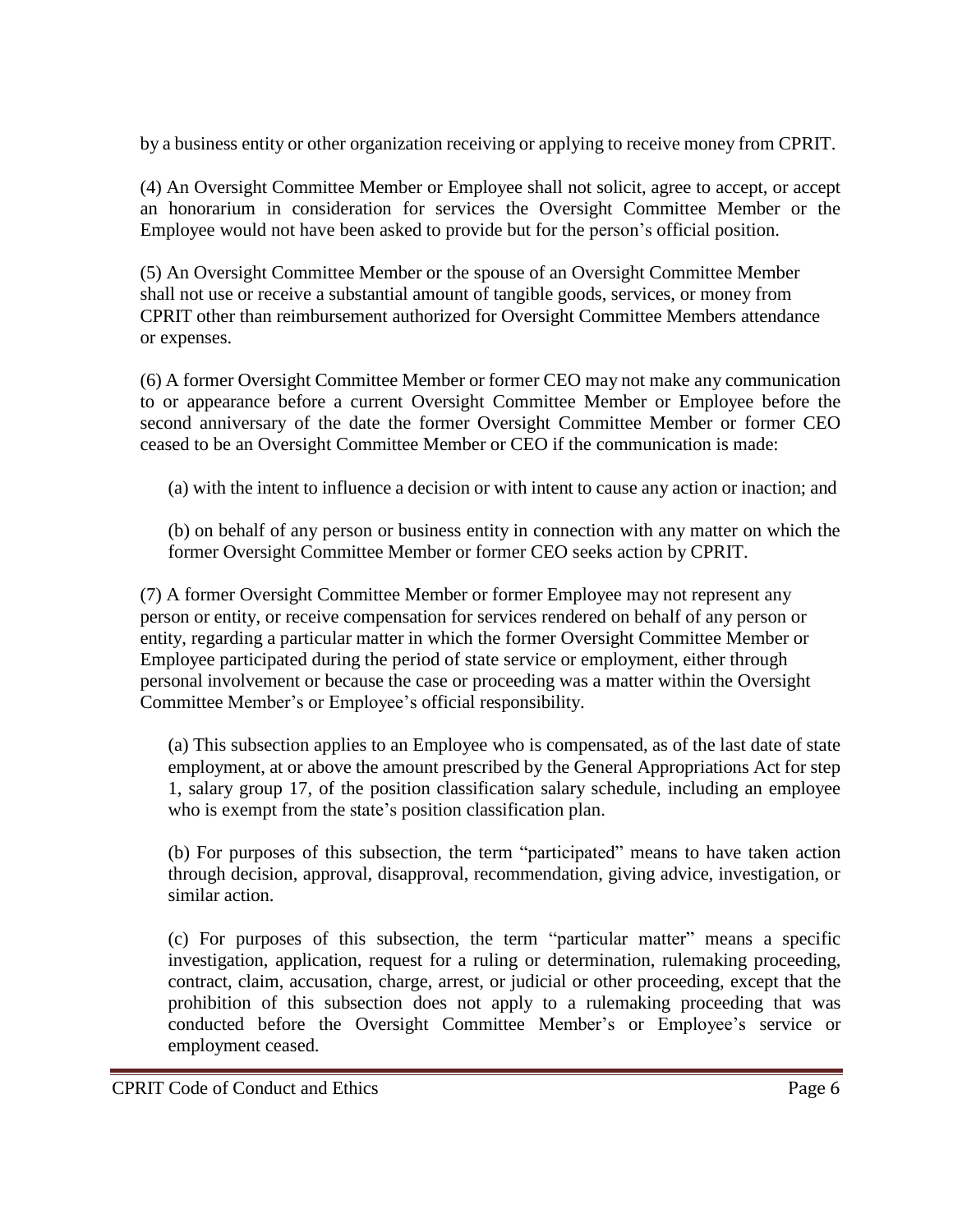(8) CPRIT may not enter into an agreement or transaction with a former Oversight Committee Member or former Employee, or a business entity or other organization in which a former Oversight Committee Member or former Employee owns or controls an interest or serves on the governing board, on or before the first anniversary of the date the person ceased to be an Oversight Committee Member or Employee. Nothing herein prevents a business entity or organization that would otherwise be prohibited from entering into an agreement or transacting with CPRIT under this subsection from applying for or receiving grant funds.

## **D. Nepotism**

(1) Except as provided in subsection (2), CPRIT may not employ a person who is a Relative of an Oversight Committee Member or Employee. For purposes of this section, the prohibition on employment includes employment as a consultant to CPRIT.

(2) This subsection does not prohibit the continued employment of a person who has been working for CPRIT for at least 90 consecutive days before the date of the related Oversight Committee Member's appointment.

### **E. Outside Employment or Business Activity**

(1) An Employee may not engage in outside employment, business, or other activities that detract from the individual's ability to reasonably fulfill responsibilities to CPRIT.

(2) An Employee (other than the CEO) must obtain advance written approval from the CEO for any outside employment or business activity, including service on the board of directors of a business or non-profit organization. The CEO shall notify the Audit Subcommittee in writing concerning any approval given for outside employment or other business activity by Employees, including the nature of the employment or other business activity.

(3) The CEO must obtain advance approval from the Oversight Committee if the CEO intends to engage in outside employment or other business activities, including service on the board of directors for a business or non-profit organization.

(4) The CEO shall report to the Oversight Committee annually all approved outside employment or business activities of Employees. The report shall be submitted to the Oversight Committee no later than September 30.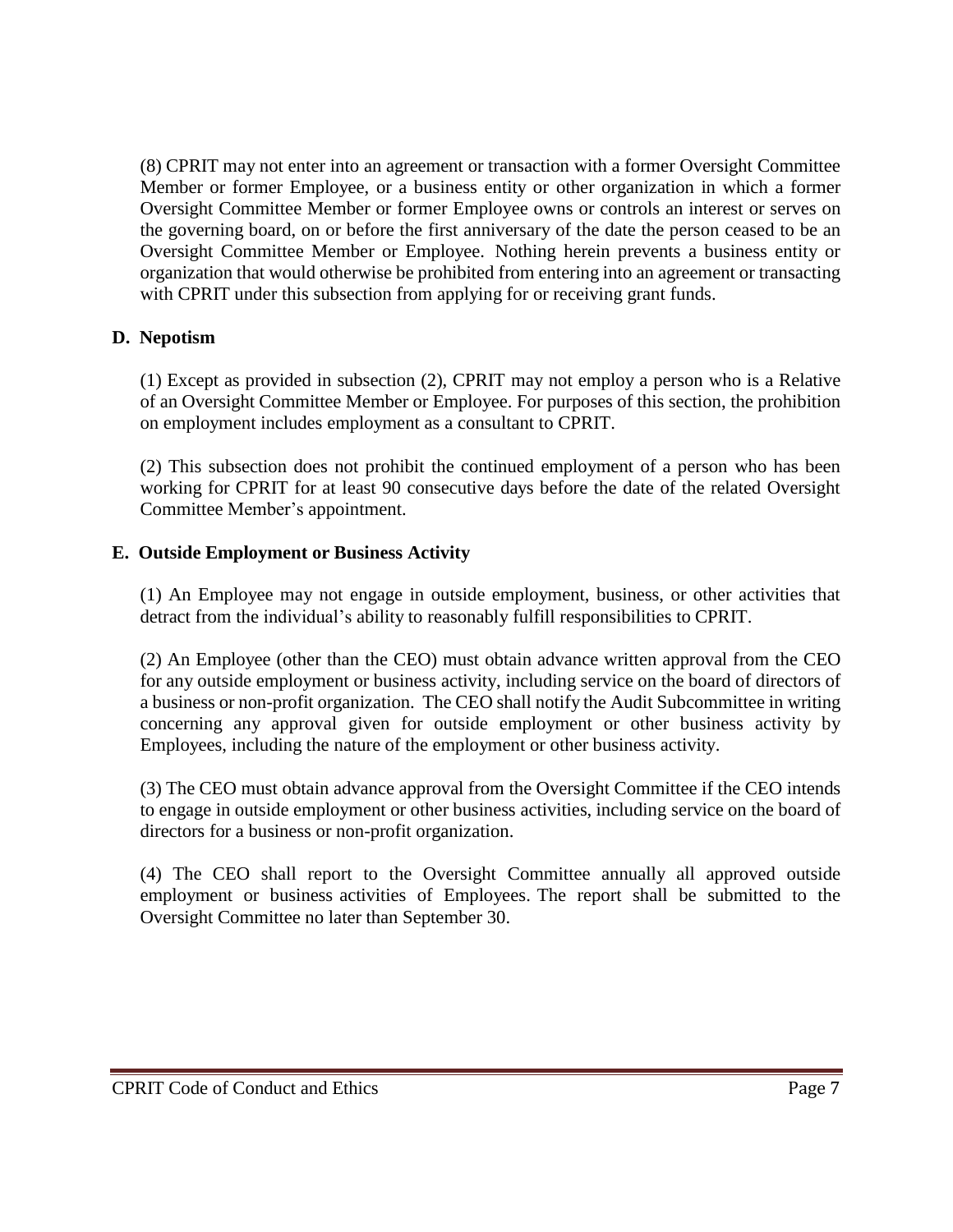## **III. CONFLICTS OF INTEREST**

### **A. Decision-Making Based on Merit.**

Oversight Committee Members, PIC Members, and Employees shall base CPRIT business transactions on professional integrity and competence, financial merit and benefit to CPRIT, and, as required, in accordance with procurement laws for state agencies.

### **B. Conflict of Interest Requirements.**

(1) The Oversight Committee adopts herein by reference the statutory requirements regarding conflicts of interest, Sections 102.106 – 102.1064, *Health & Safety Code*, and CPRIT's administrative rules, Section  $702.11 - 702.17$ , and any updates thereto.

(2) The conflict of interest statutory and administrative rule provisions apply to any decision to commit CPRIT funds, whether or not the commitment is part of the grant award process or to a Grant Applicant.

# **IV. GIFTS AND ENTERTAINMENT**

### **A. Prohibition Against Acceptance of Gifts or Consideration**

Except as provided herein, Oversight Committee Members, PIC Members, and Employees may not accept gifts, benefits, consideration or anything reasonably regarded as a financial gain or advantage.

## **B. Exceptions**

The prohibition against acceptance of a gift or consideration does not apply to the following items so long as the acceptance of such an item does not violate Section II(B)(1) or any other applicable law and the Oversight Committee, PIC Member, or Employee has no reason to believe that a gift or consideration that would otherwise be prohibited is being offered through an intermediary:

(1) an item with a value less than \$50, excluding cash or a negotiable instrument as described by 3.104, Business & Commerce Code or a gift or other benefit conferred on account of kinship;

(2) gifts or consideration of any value provided to the Oversight Committee Member, PIC Member, or Employee by a personal friend or colleague, so long as:

(a) The gift or consideration is given based solely on an existing personal, professional, or business relationship independent of the Oversight Committee Member's, PIC Member's, or Employee's official status;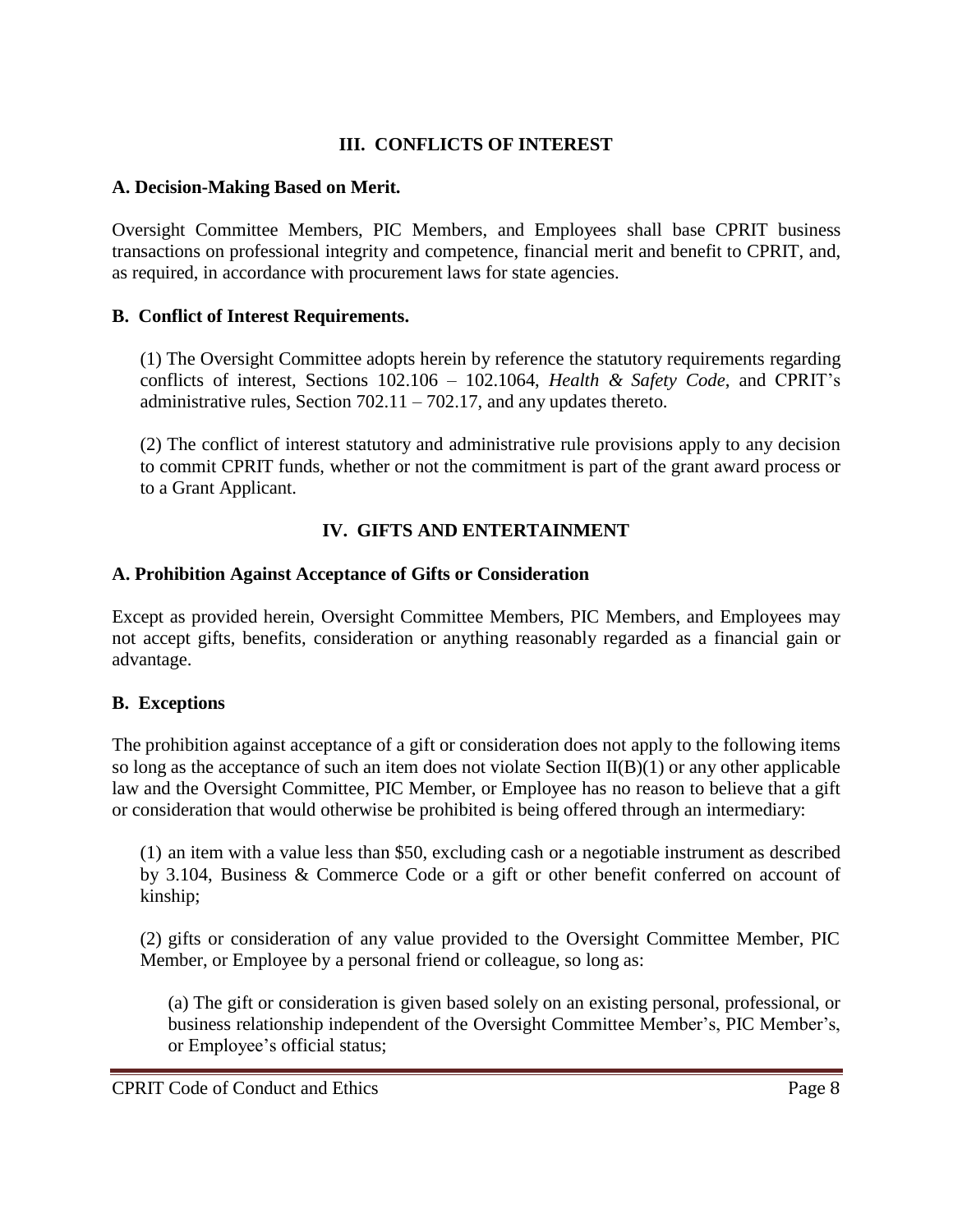(b) The personal friend or colleague, or a Relative of the personal friend or colleague, is not an employee or the member of the governing board of an entity receiving or applying to receive money from CPRIT; and

(c) The Oversight Committee Member, the PIC Member, or the Employee has no reason to believe that the gift or consideration is being offered through the personal friend or colleague as an intermediary; and

(3) payments to which the Oversight Committee Member, PIC Member, or Employee is lawfully entitled in a capacity other than the individual's official status;

(4) a political contribution as defined by Title 15, Election Code;

(5) items issued by CPRIT or other governmental entities to the Oversight Committee Member, PIC Member, or Employee that allow the use of property or facilities owned, leased, or operated by CPRIT or other governmental entity;

(6) food, lodging, transportation, or entertainment accepted as a guest with the donor present, and, if the donor is required by law to report those items, reported by the donor in accordance with that law;

(7) Lodging, transportation, and meals described by Chapter 36, Section 36.07(b) (Acceptance of Honorariums), Penal Code;

(8) books, pamphlets, articles, or other similar materials that contain information directly related to the job duties of an Oversight Committee Member, Employee, or PIC Member and that are accepted by the individual on behalf of CPRIT for use in performing the individual's job duties; and

(9) registration or admittance fees for seminars, conferences, or other sponsored events that may involve entertainment or recreation. If the seminar, conference, or other sponsored event is hosted or paid for by a business entity or organization applying for or receiving CPRIT funds, prior written approval to attend the event is required and the entity sponsoring or paying for the event must attend. For Oversight Committee Members, approval may be provided by the Oversight Committee chair (or vice chair if the chair is seeking approval). For a PIC Member or Employee, approval may be provided by the CEO (or the Oversight Committee chair if the CEO is seeking approval.)

## **C. Gifts or Consideration from Lobbyists**

An Oversight Committee Member, PIC Member, or Employee shall immediately report to the Chief Compliance Officer any gift or consideration if the gift or consideration is provided by a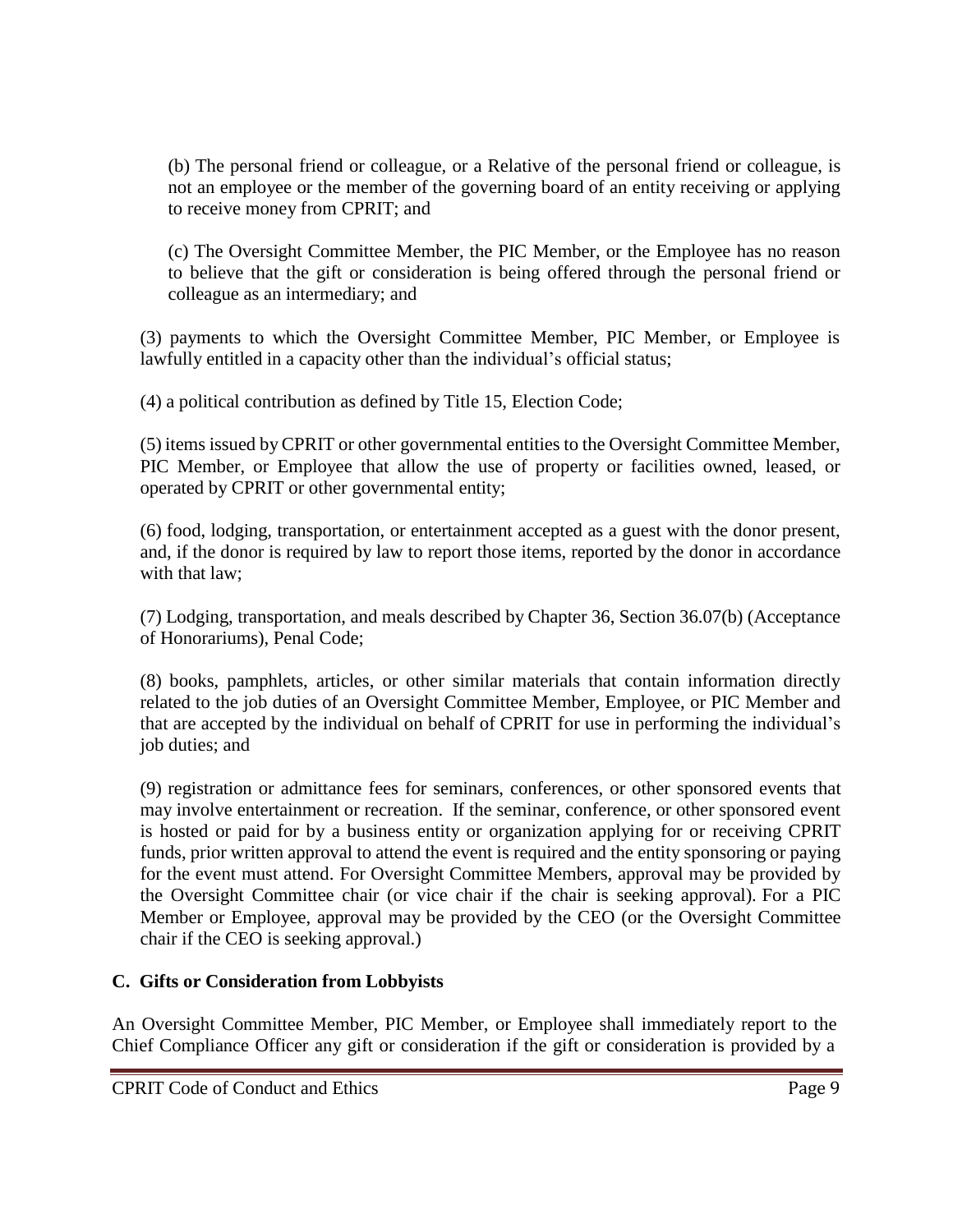registered lobbyist.

# **D. Return of Prohibited Gifts or Consideration**

An Oversight Committee Member, PIC Member, or Employee who receives a prohibited gift or other prohibited consideration shall make every effort to return the gift or consideration to its source or, if that is not possible or feasible, donate the gift or consideration to a recognized taxexempt charitable organization formed for educational, religious, or scientific purposes.

## **E. Reporting Requirements**

An Oversight Committee Member, PIC Member, or Employee shall report to CPRIT's Chief Compliance Officer any gift, grant, or consideration provided to the individual as soon as possible, but no later than thirty (30) days after receipt of the gift, grant or consideration.

(1) The individual shall provide the name of the donor, the date of receipt, and amount of the gift, grant, or consideration.

(2) The reporting requirement applies to any gifts, grants, or other consideration provided to an Oversight Committee Member, PIC Member, or Employee, except for those specified in subsection (B).

(3) Notwithstanding the foregoing, information related to subsections (B)(7) and (9) shall be reported to the Chief Compliance Officer.

# **V. FINANCIAL DISCLOSURE AND COMPLIANCE STATEMENTS**

Unless otherwise directed, the following statements and certifications shall be completed and returned to the Chief Compliance Officer. The statements and certifications shall be filed with the Chief Compliance Officer. Employees must file the statements and certifications no later than 30 days following the date of the employee's employment and then annually thereafter on or before September 30th. Oversight Committee members must file the statements and certifications no later than 30 business days following the date of the member's appointment and then annually thereafter on or before September 30th. The CEO may postpone a filing deadline for not more than 60 days on the written request of an Oversight Committee Member, PIC Member, or Employee, or for an additional period for good cause.

## **A. Financial Disclosure Statements.**

(1) An Oversight Committee Member and the CEO shall file a financial disclosure statement with the Chief Compliance Officer not later than the 30th day after the date of appointment or employment, and not later than April 30 of each year thereafter.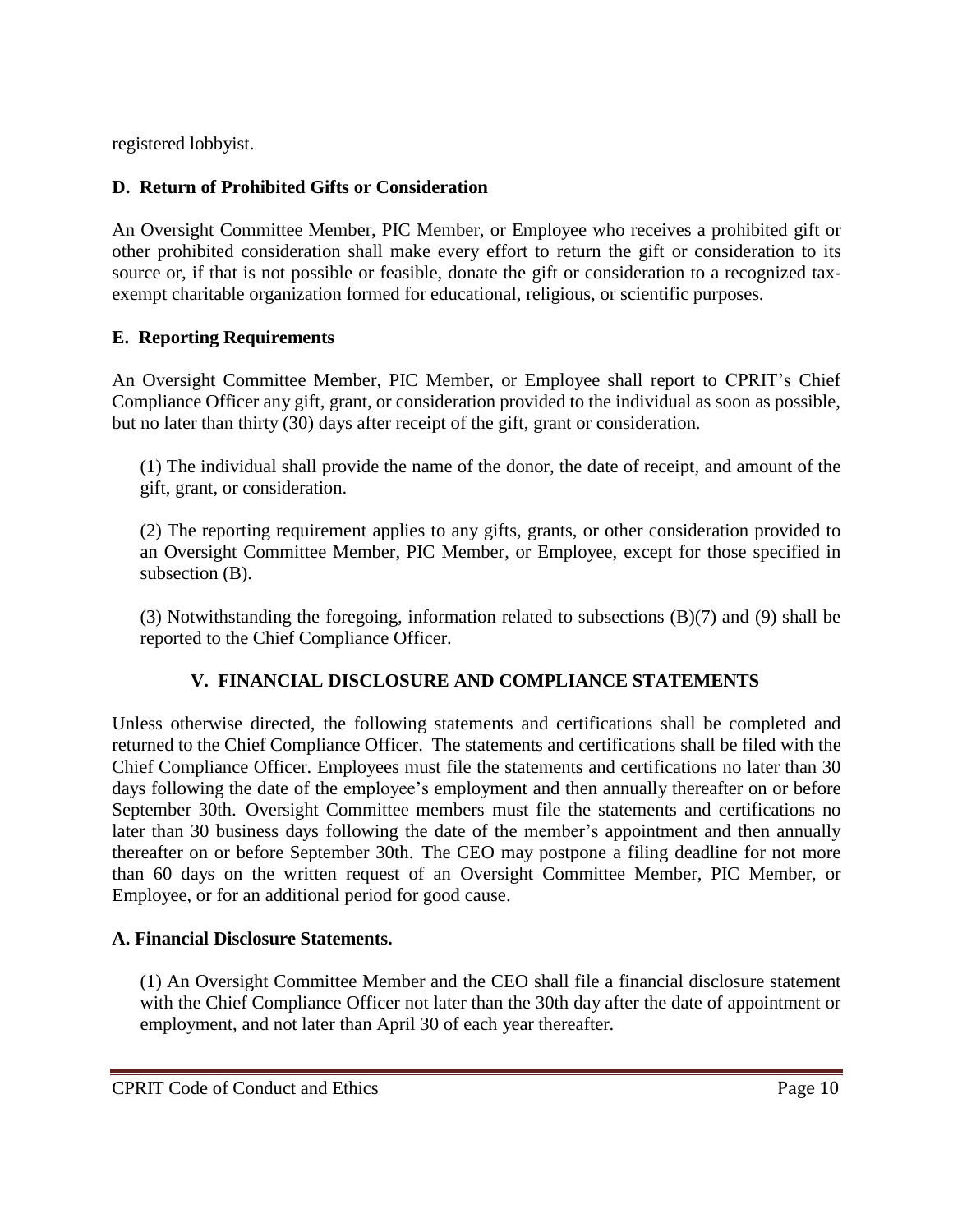(2) CPRIT must maintain a financial disclosure statement for at least five years after the date it is filed.

(3) Oversight Committee Members who are required to file disclosure statements with the Texas Ethics Commission shall file those statements in the form and time prescribed by law.

### **B. Ethics Compliance Statements.**

An Oversight Committee Member, PIC Member, or Employee, including an interim Employee, must sign, date, and file an ethics compliance statement acknowledging that the individual has received and read this Code, that the individual will comply with its provisions, and that it is the individual's duty to report knowledge of any act or failure to act that is a violation of this Code.

### **C. Conflict of Interest Compliance Statements.**

An Oversight Committee Member, PIC Member, or Employee, including an interim Employee, must sign, date, and file a conflict of interest compliance statement acknowledging that the individual has received and read the statutory and administrative rules related to conflicts of interest, that they will comply with its provisions, and that it is their duty to report when they have knowledge of any act or failure to act that is a violation of the conflict of interest statutes or rules.

#### **D. Non-Disclosure Agreements**

An Oversight Committee Member, PIC Member, or Employee, including an interim Employee, must sign, date, and file a non-disclosure agreement.

#### **E. Certification of No Financial Interest.**

(1) Before the Oversight Committee votes on proposed grant awards, each Oversight Committee Member shall certify that he or she does not have a financial interest in a business entity or other organization applying for or receiving CPRIT funds.

(2) For purposes of this certification, "financial interest" means:

(a) ) ownership of stock or shares of the business entity; or

(b) ownership of any sum of the fair market value of the business entity; or

(c) receipt of any sum of the person's gross income for the preceding calendar year from the business entity; or

(d) any private investment in the business entity, such as debt obligation or equity interest that is not a publicly traded security.